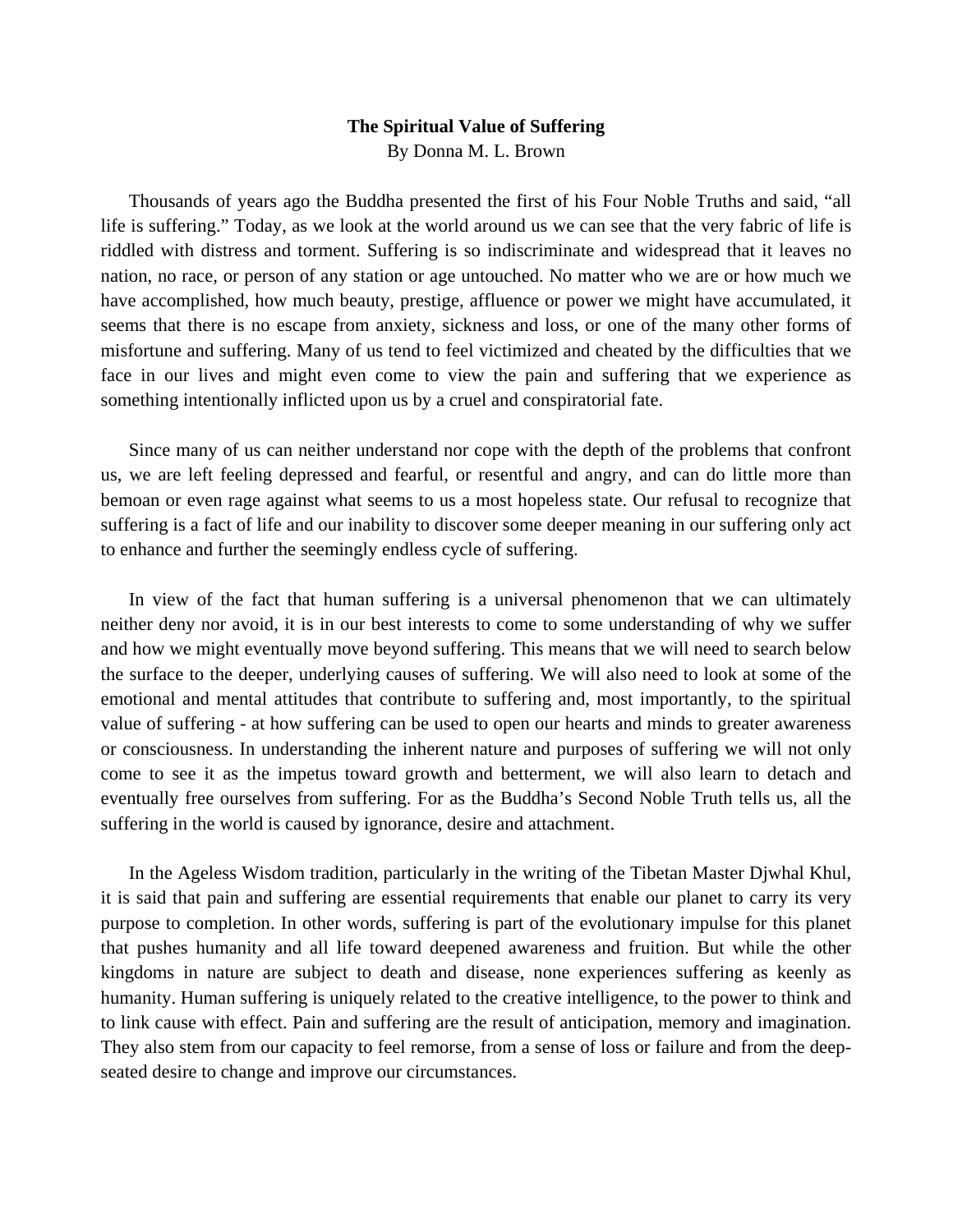One of these collective memories of loss that often lies hidden and festering in the depth of our consciousness is the vague but sure sense of wholeness and beauty that was once ours. In the innermost core of our being we ache with the dim awareness of our past heritage. We dream of a lost paradise, a place of peace and harmony where we and the people of the world did not know pain, sickness, lack of love, poverty, corruption or death. This primal longing to regain our lost estate, to know ourselves as souls or spiritual beings and to live in an eternal harmony with all of creation is at the root of much of our misery and suffering.

 Yet it is this same longing and pain, the knowledge of our fall from grace, that like an inner fire fuels our upward struggle to realize our visions of wholeness and a better world. The pain and suffering that we experience acts to drive us away from the negativity, limitation and isolation of our lower natures. They might be seen as part of a grand design that pushes us past our selfish preoccupation with pleasure and personal satisfaction and opens us up to a new world of greater beauty, goodness and truth.

When we begin to look beyond our misconceptions about suffering, we discover that not only does suffering induce us to free ourselves from our identification with the body and material possessions, it is what enables us to respond to life creatively and with wisdom. It is through the handling of life's problems that we gain experience, learn how to discriminate and acquire the ability to make conscious, deliberate choices. Through the experience of pain we discover what to cultivate and what to avoid.

 One of the primary areas where suffering can teach us what to cultivate and what to avoid is in the area of thought. Most of us understand that an unwholesome action brings unwholesome or negative consequences. But we are only just beginning to seriously consider the creative or destructive role that thought plays in creating our experiences of life. Our thoughts can either exacerbate and perpetuate the cycle of suffering, or create peace of mind and a sense of confidence in our ability to respond to life's many challenges. These ideas are based on one of the fundamental principles of all spiritual work, the axiom that *energy follows thought*, that the thoughts we hold in our hearts and minds make us who we are. This idea, that "where consciousness goes so goes the molecule," is currently the subject of much scientific inquiry in the fields of mind-body medicine, biochemistry and quantum physics. Investigation in these and in other disciplines point to clear and convincing evidence that consciousness affects the outcome of events and circumstances. So not only does the quality of our thought create our worldview, it seems that it can actually affect or create our world.

 An example of the creative power inherent in thought can be seen in our very attitude toward suffering. Most of us are afraid to suffer. Since we harbor the attitude that pain and suffering are something to avoid, our fear and resistance to it not only hinder the opportunity for growth and development, but actually intensify and prolong the original cycle of suffering. In fact much of the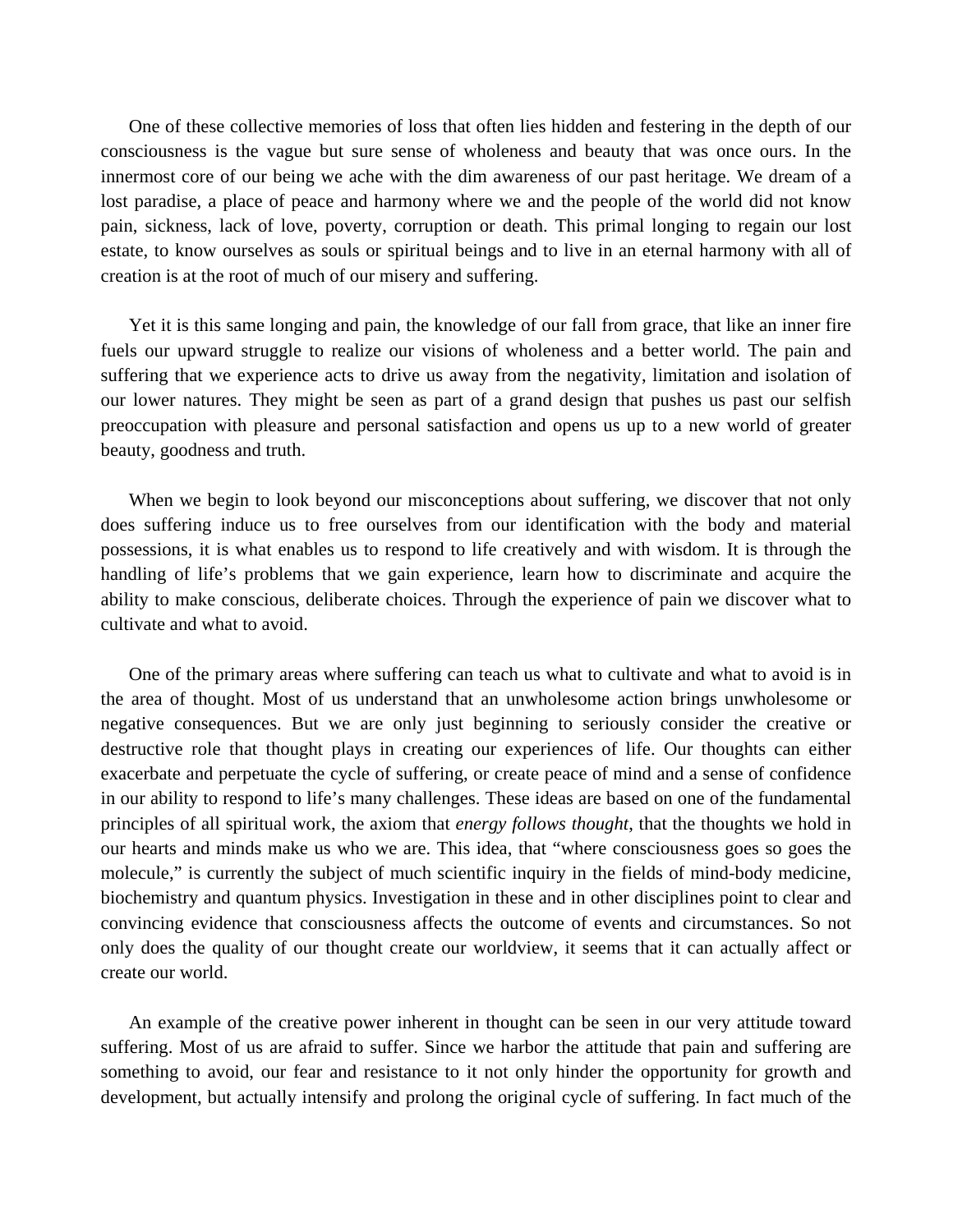suffering that we experience is actually created by our anxiety, resistance and fear.

 Some of these fears, such as the fear of pain, fear of failure, deprivation and loss are what spawn our selfish desires, expectations, neurotic addictions and ideas about what we think we need in order to be happy. Many of our most prized motives and drives as well as our most despised obsessions have their origins in our unconscious, subconscious or conscious fears. Our fears and illusions about life and about who we really are, our undue attachment to happiness, and our persistent, compulsive willingness to pursue our version of happiness regardless of the costs to ourselves or to others, are at the heart of the dark and twisted roots of our suffering.

 In order for us to disentangle ourselves from this murky swamp of ignorance and despair we have to begin to take responsibility for much of our own suffering. We have to stop viewing ourselves as timid and frightened victims helplessly buffeted by the "slings and arrows of outrageous fortune." Instead we must recognize that we have creative power, that we are the primary architects of our own fate. This begins with the elimination of apprehension, worry and doubt and with the conscious effort on our part to replace our negative thoughts and attitudes toward life with a level of trust, confidence and optimism. It also involves facing the fact that life is fraught with endless challenge and difficulty. Therefore we need to let go of our disproportionate attachment to both happiness and suffering in order to discover the inner equilibrium that comes from being detached from a specific outcome.

 One of the most valuable tools to help us find our inner balance and move beyond suffering is meditation. Through the meditative process we learn to rid ourselves of ignorance, attachment and selfish desire. We gain a level of mastery or self-control over the emotions and the mind as we become aware of inner and higher levels of consciousness and learn to function from there. Meditation enables us to contact our spiritual source, the Soul, the source of understanding, love and wisdom within and to express the courage, compassion and insight needed to handle life's countless and often stupendous problems.

 Our shift in focus away from the despair and agony of the lower self to the light and liberation of the Soul can be further accelerated by our willingness to lift the burden of pain off the shoulders of others. In this way we not only learn to take our focus off of our own difficulties and problems, we can do something to ameliorate the unbearable problems of humanity. In fact our efforts to alleviate humanity's great suffering are the most potent means for creating solace, unity and peace on both a personal and planetary scale.

When we consider that the cross of sorrow and suffering prompts us to transform ourselves and our world, that it shatters our selfish expectations, compulsions and fears and our illusions and fantasies about life, that it burns away the barriers that separate us from one another and teaches us how to discriminate, we can see that suffering is not an affliction or a curse, but the mark of an